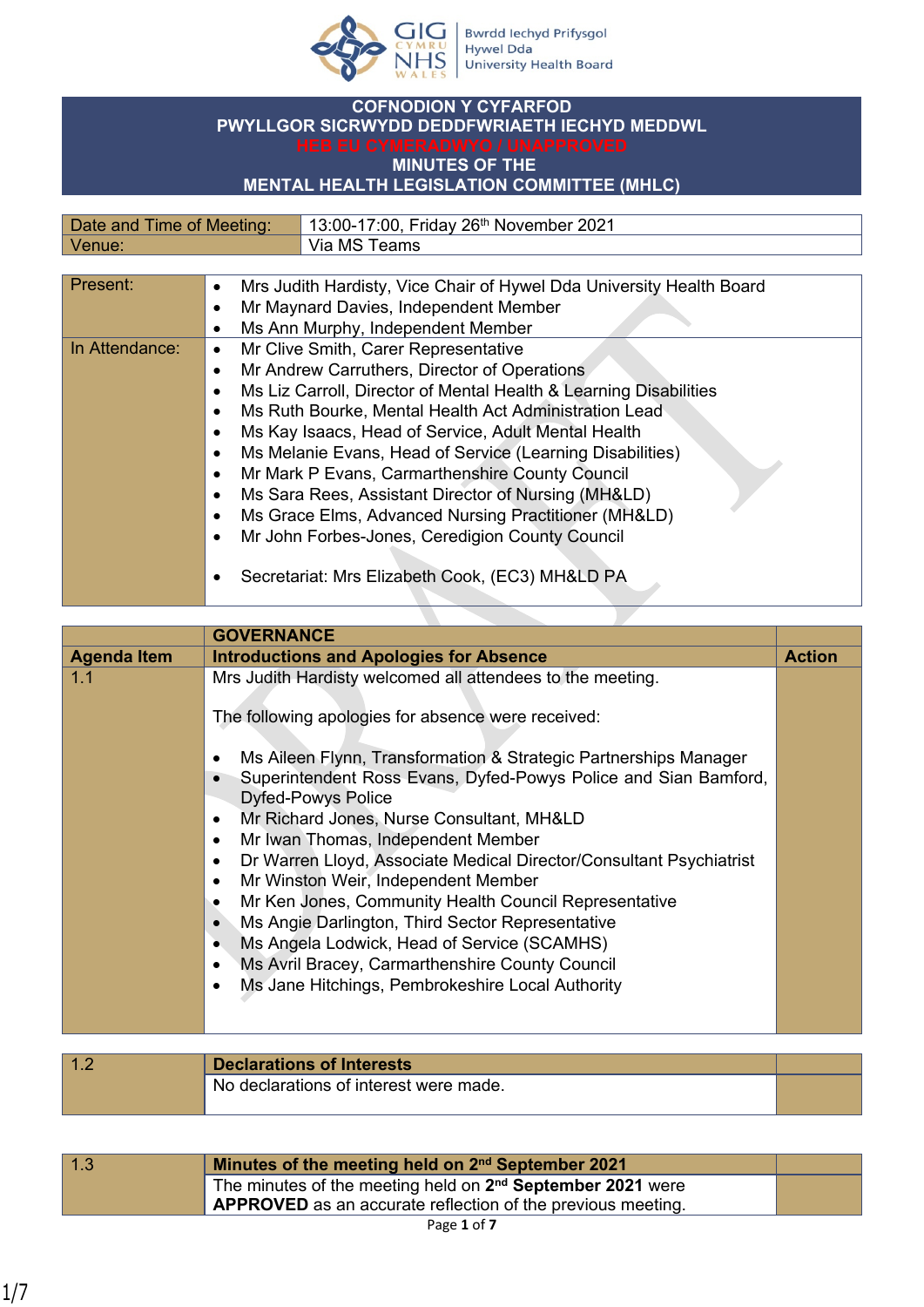|     | The Committee NOTED and APPROVED the minutes from the previous<br>MHLAC meeting held in September 2021.                                                                                                                                                                                                                                                                                                       |  |
|-----|---------------------------------------------------------------------------------------------------------------------------------------------------------------------------------------------------------------------------------------------------------------------------------------------------------------------------------------------------------------------------------------------------------------|--|
|     |                                                                                                                                                                                                                                                                                                                                                                                                               |  |
| 1.5 | Matters Arising, including Table of Actions from the Minutes of the<br>Meeting held on 2 <sup>nd</sup> September 2021                                                                                                                                                                                                                                                                                         |  |
|     | The Table of Actions was reviewed and the following noted:                                                                                                                                                                                                                                                                                                                                                    |  |
|     | MHLC (21) 06, 07 and 10 : These were all addressed within the report<br>from the Scrutiny Group that was included within the agenda for this<br>Committee meeting.                                                                                                                                                                                                                                            |  |
|     | <b>MHLC (21) 09:</b> This action has been completed. The Chair of MHLC<br>forwarded information to the Carers Lead who will contact West Wales<br>Action for Mental Health for representation on the Regional Partnership<br>Board and Carers Forum.                                                                                                                                                          |  |
|     | MHLC (21) 11: The Schedule of future dates with timings is included within<br>the papers for this meeting.                                                                                                                                                                                                                                                                                                    |  |
|     | MHLC (21) 12: A meeting was held to discuss the wider use of<br>patient/service user stories and the involvement of service user/carer input<br>into learning lessons from serious incidents etc. Further meetings with the<br>Director of MHLD Directorate and Assistant Director of Nursing (MHLD)<br>with Ms Darlington are planned and further information will be provided to<br>the March MHLC meeting. |  |
|     | The Committee <b>NOTED</b> the MHLC Table of Actions.                                                                                                                                                                                                                                                                                                                                                         |  |

|     | <b>PERFORMANCE</b>                                                                                                                                                                                                                                                                                                                                                    |  |
|-----|-----------------------------------------------------------------------------------------------------------------------------------------------------------------------------------------------------------------------------------------------------------------------------------------------------------------------------------------------------------------------|--|
| 2.1 | Quarterly Performance Report - Quarter 2                                                                                                                                                                                                                                                                                                                              |  |
|     | The Committee received the Quarterly Performance Report relating to<br>Quarter 2.                                                                                                                                                                                                                                                                                     |  |
|     | Following recommendations from the previous meeting, the report had<br>been adapted and focussed on exception reporting and on trends and<br>spikes, incorporating responses to address those highlighted areas.                                                                                                                                                      |  |
|     | The Committee were referred to the data illustrating that the use of<br>Section 2 and Section 3 were generally lower than average. The                                                                                                                                                                                                                                |  |
|     | Scrutiny Group had reviewed the data however no explanation was<br>available to understand the reason for the difference in application levels.<br>The use of Section 4 was very high, although the overall figure remains<br>low. The Committee received an explanation that Section 4 is an<br>emergency section where only one doctor's instruction is required to |  |
|     | approve the Section. The Scrutiny Group investigated the cases and<br>confirmed that Section 4 was not being used when it had not been<br>possible to get a second signatory.                                                                                                                                                                                         |  |
|     | The Committee agreed that the explanatory comments provided from the<br>Scrutiny Group were very useful.                                                                                                                                                                                                                                                              |  |
|     | The Chair requested an explanation in relation to the use of Section 136<br>(referred to in page 2 of the report).                                                                                                                                                                                                                                                    |  |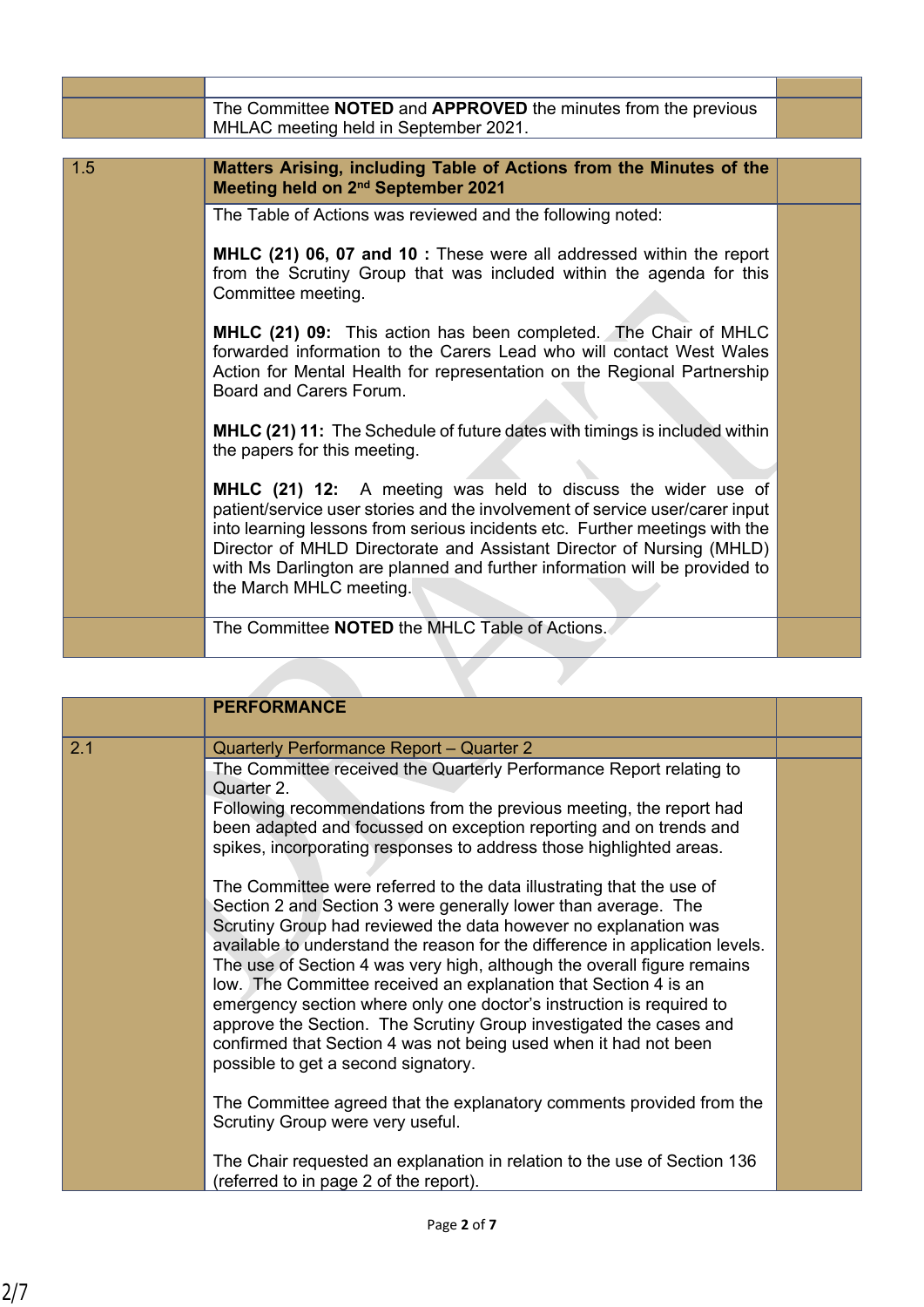|     | Mrs Ruth Bourke explained that the cases of use were significantly lower<br>than in Quarter 1, which was the highest ever experienced for number of<br>use of Section 136. In Quarter 2, Section 136 usage was lower than<br>average. Prior to application of Section 136, Police will consult with<br>mental health services to see if signposting can be conducted, however<br>there is no evidence that consultations have improved sufficiently to have<br>had affected the use of Section 136.                                                                                                                                                                |  |
|-----|--------------------------------------------------------------------------------------------------------------------------------------------------------------------------------------------------------------------------------------------------------------------------------------------------------------------------------------------------------------------------------------------------------------------------------------------------------------------------------------------------------------------------------------------------------------------------------------------------------------------------------------------------------------------|--|
|     | The Chair asked for clarity relating to the Section 117 policy (page 10).<br>The Mental Health Legislation Administration Lead was taking the policy<br>forward with the clinical working group and if no agreement can be<br>reached there is scope for it to be a health board only policy however the<br>working group are attempting to resolve difficulties.                                                                                                                                                                                                                                                                                                  |  |
|     | The Committee acknowledged receipt of the update on SCAMHS<br>position which had been provided for information.                                                                                                                                                                                                                                                                                                                                                                                                                                                                                                                                                    |  |
|     | The Committee RECEIVED and NOTED the Quarter 2 Performance<br>Report.                                                                                                                                                                                                                                                                                                                                                                                                                                                                                                                                                                                              |  |
| 2.2 | Update on Mental Health Review Tribunal (For Wales): Use of video<br>conference                                                                                                                                                                                                                                                                                                                                                                                                                                                                                                                                                                                    |  |
|     | Mrs Ruth Bourke presented an update on the Mental Health Review<br>Tribunal (For Wales): Use of Video Conference.                                                                                                                                                                                                                                                                                                                                                                                                                                                                                                                                                  |  |
|     | Mrs Ruth Bourke explained the first video tribunal was conducted in<br>September 2021, and although the client could see the Panel members'<br>faces, due to the IT firewall, health board colleagues had to use<br>telephone contact only.                                                                                                                                                                                                                                                                                                                                                                                                                        |  |
|     | Further notification has since been received from the Tribunal Office that<br>due to ongoing security sessions experienced with other users, they are<br>now able to use MSTeams and will be piloting this for their next hearing.<br>All hearings are continuing by telephone until completion of the pilot<br>period. Mrs Ruth Bourke confirmed that the Tribunal Office have been<br>contacted and strongly encouraged to use MSTeams as a compatible<br>option. The first MSTeams tribunal is due to be held next week with a<br>further arranged for January and is hopeful this will increase the<br>confidence and usage of MSTeams by the Tribunal Office. |  |
|     | The Committee RECEIVED and NOTED the Update on Mental Health<br>Review Tribunal (For Wales).                                                                                                                                                                                                                                                                                                                                                                                                                                                                                                                                                                       |  |

|     | <b>ASSURANCE AND RISK</b>                                                                                                                                                                                                                                                   |  |
|-----|-----------------------------------------------------------------------------------------------------------------------------------------------------------------------------------------------------------------------------------------------------------------------------|--|
| 3.1 | <b>Mental Health Legislation Scrutiny Group Report</b>                                                                                                                                                                                                                      |  |
|     | An update was received from the Chair of the Scrutiny Group which<br>included                                                                                                                                                                                               |  |
|     | Section 136 – there had been an exceptionally high number of<br>detentions for Quarter 1 and the group had revised the data and<br>discussed if there was any relevance or connection in relation to<br>Covid-19, with conclusion that this was not evidenced. It was noted |  |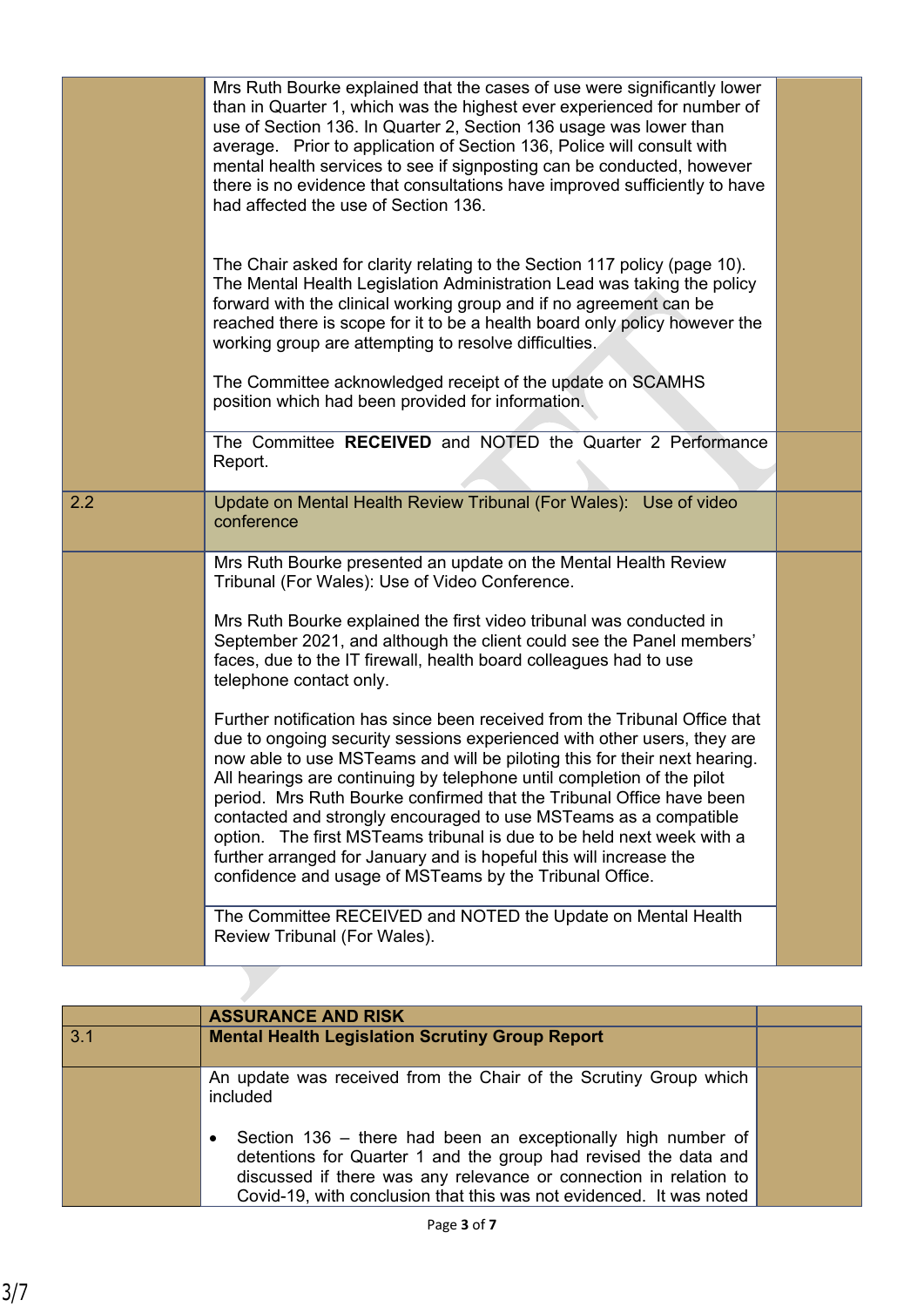there had been a marked reduction in Section 136 use within Quarter 2. It was explained that the Police have to be able to consult with medical professionals prior to application of a Section 136 and police representatives are allocated actions from the Scrutiny Group and contact officers concerned where a consultation had not been conducted.

- Local Authority colleagues had previously raised concerns of risk due to the lack of availability of Section 12 doctors. Representatives of the three local authorities attended the meeting and it was noted that all counties are reliant on the availability of a small number of independent doctors, whilst using health board colleagues for Section 136. The group acknowledged that community access was more challenging for health board doctors. An update will be provided to MHLC.
- The position in relation to Approved Mental Health Professionals was considered. Pembrokeshire reported to have reviewed their service and were now in a more robust position. Ceredigion and Carmarthenshire reported a low number of AMHPs and an ageing population, partly related to current training offered by Swansea University and confirmed use of Bristol University to counteract availability. A meeting between Local Authorities, Health Board (Director and Assistant Director of Nursing MHLLD) will be confirmed to review support arrangements and training requirements.
- The Scrutiny Group received data provided by the Mental Health Administration Team which raised a concern in relation to the use of Section 136 for young people. The Head of S-CAMHS will be meeting with various other professionals to scrutinise the data and investigate further.
- An invalid MH detention had been reviewed to ensure necessary learning from the inpatient unit was completed.
- Two services provided exception reports to highlight areas where the service had not performed in respect of the Measure
- A presentation from the Professional Lead for Occupational Therapies has been requested to review the work being done for recovery for patients within secondary mental health services.

The Chair thanked for Scrutiny Group for the detailed report.

The Committee noted that the Ceredigion County Council representative explained the AMHP role had unpredictable start/finish times (dependent on client) and that some colleagues were rescinding their warrants and taking up less time-demanding roles within the same salary banding which was affecting recruitment and was currently being reviewed by their HR department. Carmarthenshire County Council representative noted an ageing AMHP workforce in terms of forward planning offered further challenges. The Director of the Mental Health & Learning Disabilities Directorate noted that Pembrokeshire County Council had offered increased training which afforded greater flexibility.

The Director of the Mental Health & Learning Disabilities Directorate agreed to contact the Learning & Development department to explore

**KI**

**AL**

**LC/SR/LAs**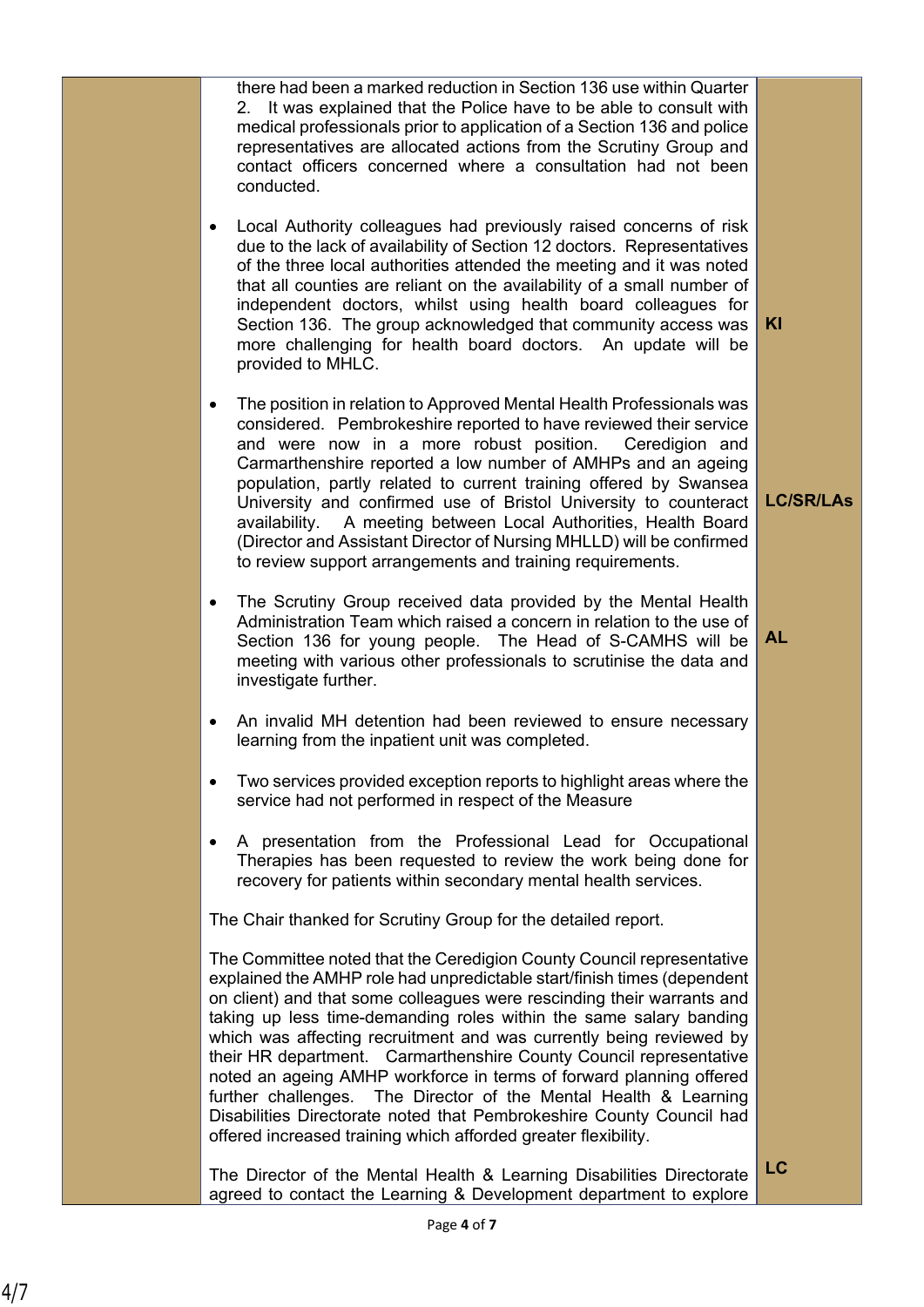| future training requirements and options, including the practical course<br>offered via Bristol University and whether this could be matched with the<br>existing arrangement with Swansea University. It was acknowledged<br>this was a challenge in terms of the current workforce and recruitment<br>issues and would need to consider AMHP roles and how to compensate<br>other areas and a balance with the needs of the service.                                           |              |
|----------------------------------------------------------------------------------------------------------------------------------------------------------------------------------------------------------------------------------------------------------------------------------------------------------------------------------------------------------------------------------------------------------------------------------------------------------------------------------|--------------|
| The Chair requested that the results from the Service User Experience<br>QR code be fed into the main patient experience report that is received<br>by the Board. The Director and Assistant Director of Nursing MHLD<br>agreed to link in with Louise O'Connor.<br>The Assistant Director of Nursing MHLD explained the QR code was<br>currently being trialled in inpatient areas with the forward plan to roll out<br>to all community areas including learning disabilities. | <b>LC/SR</b> |
| The Committee RECEIVED and NOTED the Scrutiny Group Report.                                                                                                                                                                                                                                                                                                                                                                                                                      |              |
|                                                                                                                                                                                                                                                                                                                                                                                                                                                                                  |              |

| 3.2 | <b>Risk Report</b>                                                                                                                                                                                                                                                                                                                                    |  |
|-----|-------------------------------------------------------------------------------------------------------------------------------------------------------------------------------------------------------------------------------------------------------------------------------------------------------------------------------------------------------|--|
|     | The Committee received a verbal update from the Director of the Mental<br>Health & Learning Disabilities Directorate which referenced the<br>previously discussed AMHPs provision and Section 12 doctors.                                                                                                                                             |  |
|     | The Director of the Mental Health & Learning Disabilities Directorate<br>informed that the risk register was regularly reviewed and had received a<br>recent radical overhaul. There were no risks within the corporate risk<br>register that aligned to the Committee and future agendas would only<br>include Risk Report if this position altered. |  |
|     | The Committee NOTED the Risk Report update.                                                                                                                                                                                                                                                                                                           |  |

|     | <b>POLICIES</b>                                                                                                                                                                                                                                                                                                                                                                                                                                                                              |  |
|-----|----------------------------------------------------------------------------------------------------------------------------------------------------------------------------------------------------------------------------------------------------------------------------------------------------------------------------------------------------------------------------------------------------------------------------------------------------------------------------------------------|--|
| 4.1 | <b>Section 135: Inter-agency Policy</b>                                                                                                                                                                                                                                                                                                                                                                                                                                                      |  |
|     | The Mental Health Legislation Administration Lead presented the policy<br>to the Committee and was seeking approval by the MHLC.                                                                                                                                                                                                                                                                                                                                                             |  |
|     | The Section 135 policy's three yearly review not due until May 2022,<br>however recent changes implemented by the Courts affected the<br>process so the review had been brought forward.<br>MHLC were requested to approve the version provided, explaining that<br>consultation had been held over a number of groups, including medical<br>staffing and police representation. It was noted that the use of the Act<br>was very rare with only seven cases of its application within 2021. |  |
|     | Courts issue warrants that give authority to take person from private<br>dwelling to place of safety and hearings are conducted via telephone,<br>with applications via email.                                                                                                                                                                                                                                                                                                               |  |
|     | It was explained that changes had already been implemented and<br>approved by the health board's Written Control Document Group and that<br>the MH Legislation Administration Lead was keen to proceed to enable<br>the policy to be available for reference by professionals.                                                                                                                                                                                                               |  |
|     | The Mental Health Legislation Assurance Committee APPROVED the<br>revised Section 135 policy as presented.                                                                                                                                                                                                                                                                                                                                                                                   |  |
| 4.2 | <b>Section 136: Inter-agency Policy</b>                                                                                                                                                                                                                                                                                                                                                                                                                                                      |  |

.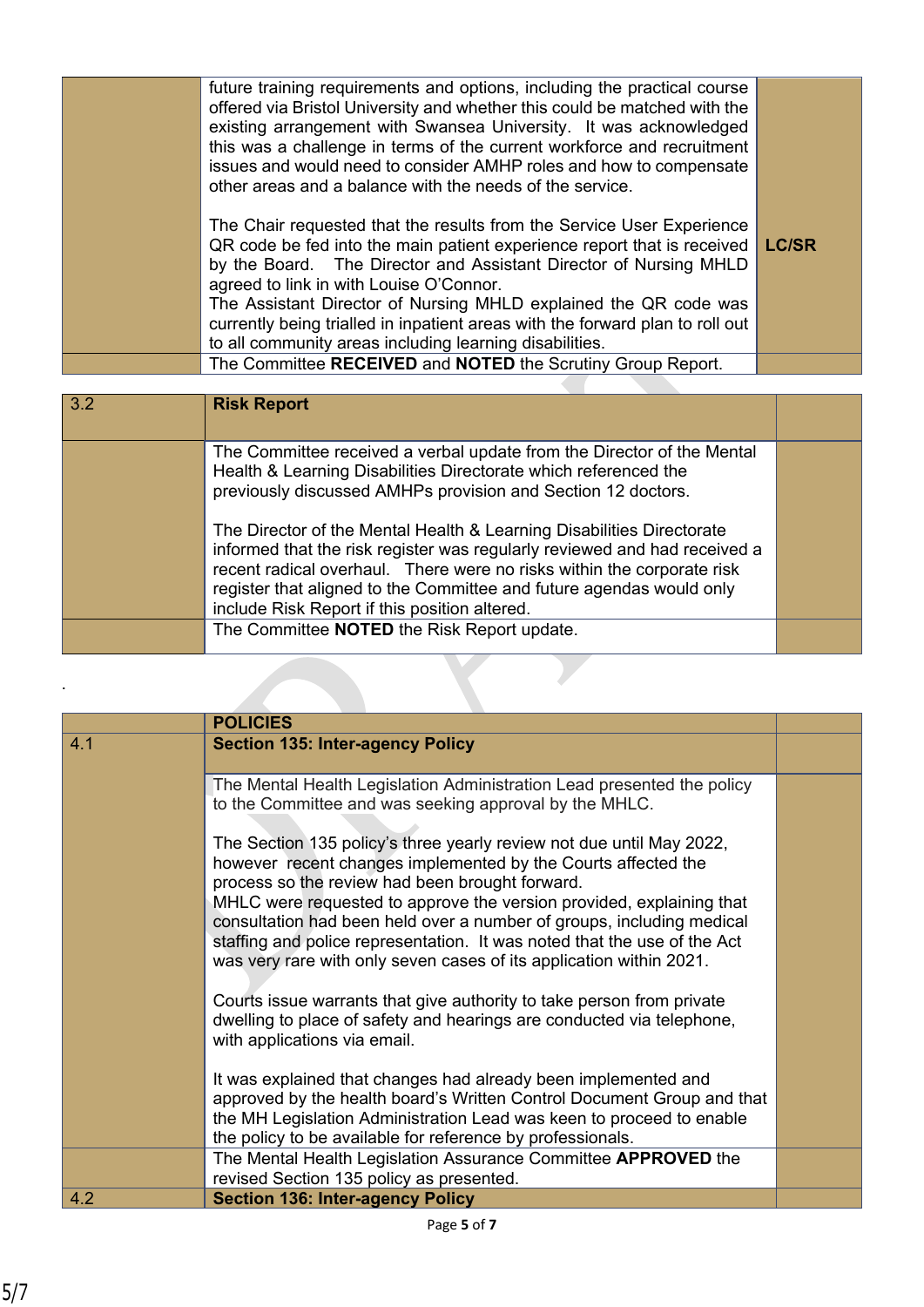The Mental Health Legislation Administration Lead presented the Section 136 policy to the Committee and was seeking approval by MHLC.

The Section 136 was currently undergoing its three-yearly review and a working group had been established to update the document to ensure changes to working practices were incorporated into the document (to include alternative community places of safety, conveyance by St John's Ambulance and the use of the Single Point of Contact).

The policy amendments had been circulated for wider consultation across the health board, local authority colleagues, Police and Wales Ambulance Service Trust for any comments to be returned by 1st December 2021.

The MH Legislation Administration Lead requested that changes suggested to be agreed under Chair's action for ratification in January 2022.

Mr Clive Smith noted both were very thorough policies and questioned if there was any assurance that duties were carried out accordingly and if there should there be a duty on the team leader to confirm assurance.

The Director of the Mental Health & Learning Disabilities Directorate confirmed that any potential incident would be reported through Safeguarding in the case of any sustained injury and that a medical assessment forms part of the admission, in the same way as an informal admission. Any incident would be included within a Datix report within the safeguarding function.

Mr John Forbes-Jones noted that where Police are required to access property, it is part of the AMHP's function to ensure that the property is secured afterwards. The police role is to enable access and contain a situation. Anything untoward to be reported would have access to cad number and any admission would involve at least one doctor, police and a social worker who all have a duty to ensure appropriate safeguarding is applied.

The Committee continued a short discussion surrounding safeguarding application, process and responsibilities and agreed that a slight amendment to the policy, to provide clarity regarding how it is monitored and included within future reports to this committee. The policy template should be amended to include *"to be read in conjunction with"( and insertion of the All Wales Safeguarding Procedures). "Any noncompliance should be returned to the Mental Health Scrutiny Group for onward reporting to the Mental Health Legislation Committee."*

**RB**

The MHLC were content that the amendments could be processed under Chair's Action in January 2022.

The Mental Health Legislation Assurance Committee **APPROVED** the amendment to the Section 136 policy as described and for the final policy to be approved under Chair's Action in January 2022.